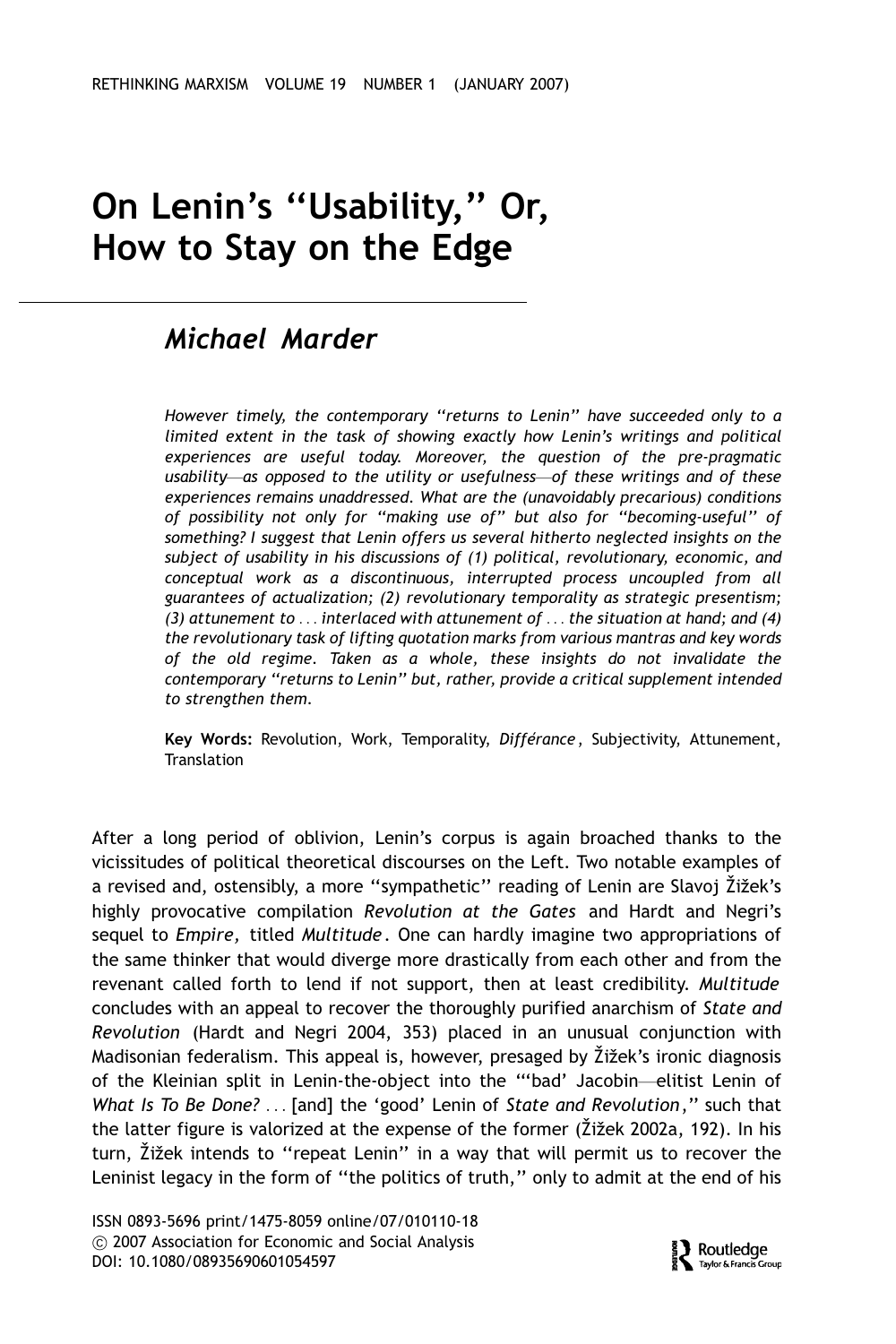afterword that what he retains from Lenin is ''more or less just the name itself'' (176, 312).

I consider neither of these alternatives to be satisfactory, because—and this is the dim area in which they effectively overlap—they both endeavor to make use of Lenin's 1917 theoretical writings in a somewhat unmediated fashion by bringing them into startling proximity with today's political situation. But what if these writings cannot lend themselves to a "making use of"—not in the sense that they are utterly peculiar and useless, but in the sense of their dense un-usability undergirding all pragmatic concerns and supplying their conditions of possibility? If this is so, then by way of prefacing the ''applications'' of Lenin's texts, we should perhaps learn from them what it means to ''learn,'' to make use of a situation, of an intellectual tradition, of a following without indulging in the opportunistic reduction of that which is used to the status of an abused object.

The stakes of the emphasis I place on the pre-pragmatic domain are at least twofold. From the formal-methodological standpoint, I contest some of the ways of reading Lenin prevalent today and, treating this contestation as a point of departure, offer a reading of Lenin heavily indebted to Derridian deconstruction and to the patient mediations it supplies. It is important to note from the outset that the contested ways of reading are not themselves homogenous and, therefore, should not be rejected in toto. Žižek's numerous engagements with Lenin, for instance, exhibit certain nascent deconstructive tendencies that are, lamentably, stopped in their tracks by the rigid ''politics of truth,'' on the one hand, and by nominalist inclinations, on the other. In this case, immanent criticism, accentuating the Zižekian deconstructive kernel and discarding those tendencies that suffocate it, would be the best weapon at one's disposal.

The content-oriented task at hand (which is, however, inconceivable without the first formal task) is to begin to understand the stakes of the tremendous ''work'' that needs to be done before work or usage might actually begin; the complexity of the present as the time-place of revolutionary struggles; the importance of the interlaced attunement to and attunement of the given situation; and the lifting of quotation marks from work, order, politics, and so on that might instantiate everything that is of use. Combined, these thematic clusters enunciate the most pressing lessons of Leninism today.

#### Work!

Žižekian nominal Leninism is certainly not the only thing that validates Lenin's almost prophetic lamentation on the fate of revolutionary thinkers:

Attempts are made after their death ... to confer a certain prestige on their names so as to 'console' the oppressed classes by emasculating the essence of the revolutionary teaching, blunting its revolutionary edge and vulgarizing it. The bourgeoisie and the opportunists within the working-class movement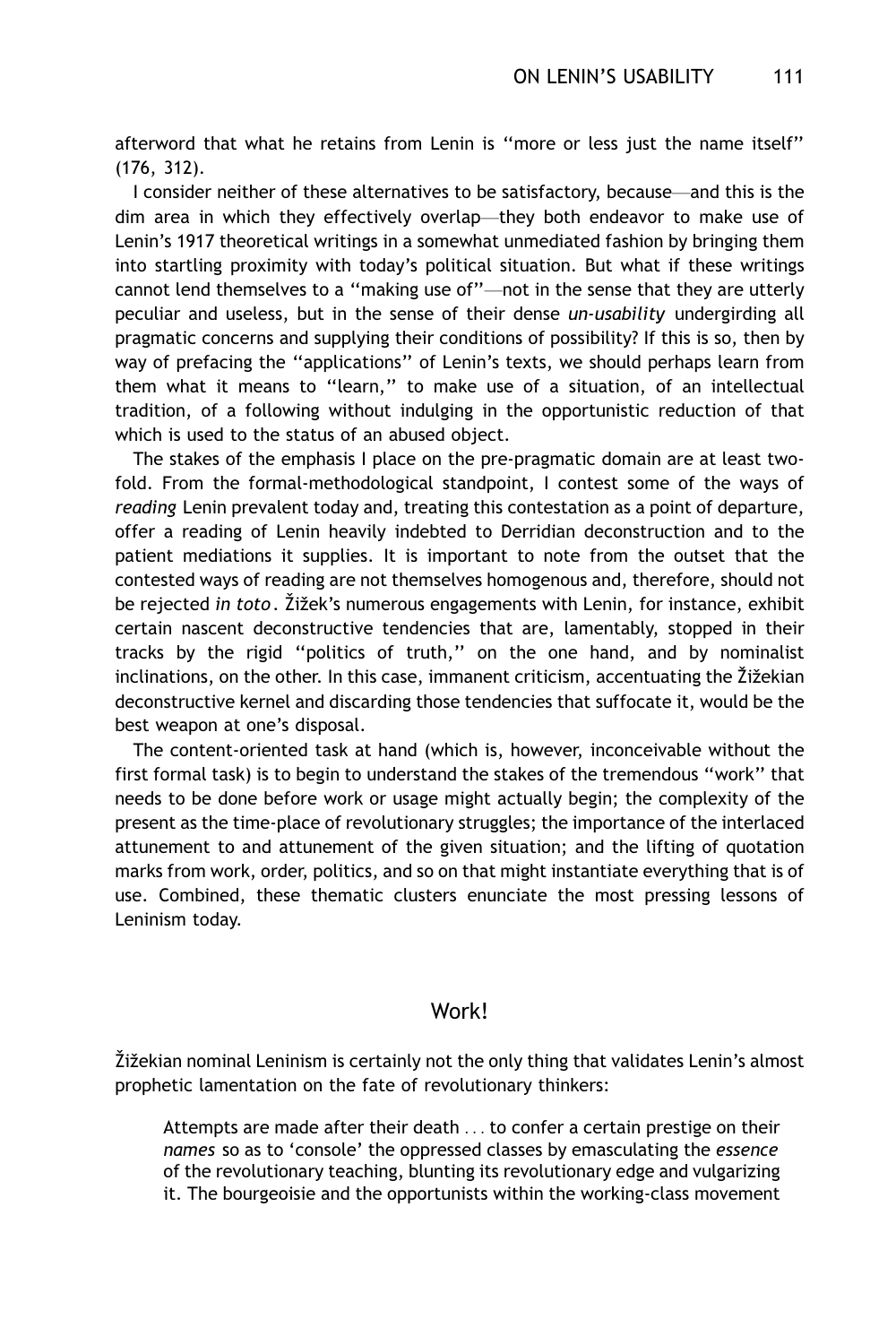at the moment co-operate in this 'elaboration' ['obrabotka'] of Marxism. (Lenin 1992,  $7)^1$ 

According to this precise formulation, elaboration means much more than a mere perpetuation of the same (misunderstanding) in a more intricate form. It also refers to one's commitment to a special modality of work, a working-over or a working-on (obrabotka), a gliding on the surface that ''blunts'' the edges of its object. There is no usual evocation of the surface/depth distinction characteristic of dialectical methodology here. Rather, for Lenin the ''emasculation of the essence'' is effectuated on the surface itself: in the bourgeois-opportunist modification of the sharp edge where the surface abruptly comes to an end. Elaborating on a text or a set of texts, the abradant-subject ''polishes'' the object, wears it down and extends its surface, but at the cost of edging out the edge that made it revolutionary in the first place. The extreme outcome of this emptying extension is the kind of nominalism where the name associated with the text in the authorial relation—the relation, which is surprisingly all too often taken to be unmarked and nonproblematic today—becomes a container for nothing and for everything, including the contemporary political situation, a critique of multicultural tolerance, and the Lacanian reading of Hamlet (see the afterword to  $\check{Z}$ ižek [2002a]). Hence, elaborations of Marxism (and of Leninism) become synonymous with its vulgarizations and abuses while nominalism emerges as the new locution for opportunism.

Still without naming the Leninist substitute for elaboration, let us diligently follow the work/economy and the state/politics nexus in State and Revolution since this nexus, or at least its latter part, is what interests our ''elaborationists.'' One of my main tasks in this section will be to avoid the claims of ''primacy'': whether the primacy of the economic and the long legacy of economic determinism that has plagued Marxism since its very inception, or the primacy of the political underpinning virtually all contemporary attempts to remedy this damaging legacy. In order to get a foretaste of the argument against ''primacy,'' we might meditate on the term ''work before work.'' For, even if ''work'' smacks of the economic, it fails to make a solid start (let alone to determine the outcome) either for theory or for praxis due to its divergence from itself, due to the temporal-ontological split within work indicated by the word ''before.''

Halfway through State and Revolution, the reader comes across a selection from Engels's letter to Bebel, containing the suggestion that ''the word 'state' be struck out [vykinut': thrown out] of the programme and be replaced by the word 'community' [Gemeinwesen]'' (in Lenin 1992, 59). The state is erased, symbolically and programmatically, and also unceremoniously; it is thrown out on the assumption that in a socialist society the majority will suppress the formerly privileged minority directly and communally, diminishing the need for a special apparatus of suppression. This move instantly poses the problem of translation, since, according to Lenin, ''Engels used the one [word] which denotes not a single community but a system of communities. In Russian there is no such word'' (59). The vacuum of indeterminacy

<sup>1.</sup> Quite tellingly, Žižek professes his intention to maintain the "subversive edge" of nothing but the ''signifier Lenin'' (2002a, 312).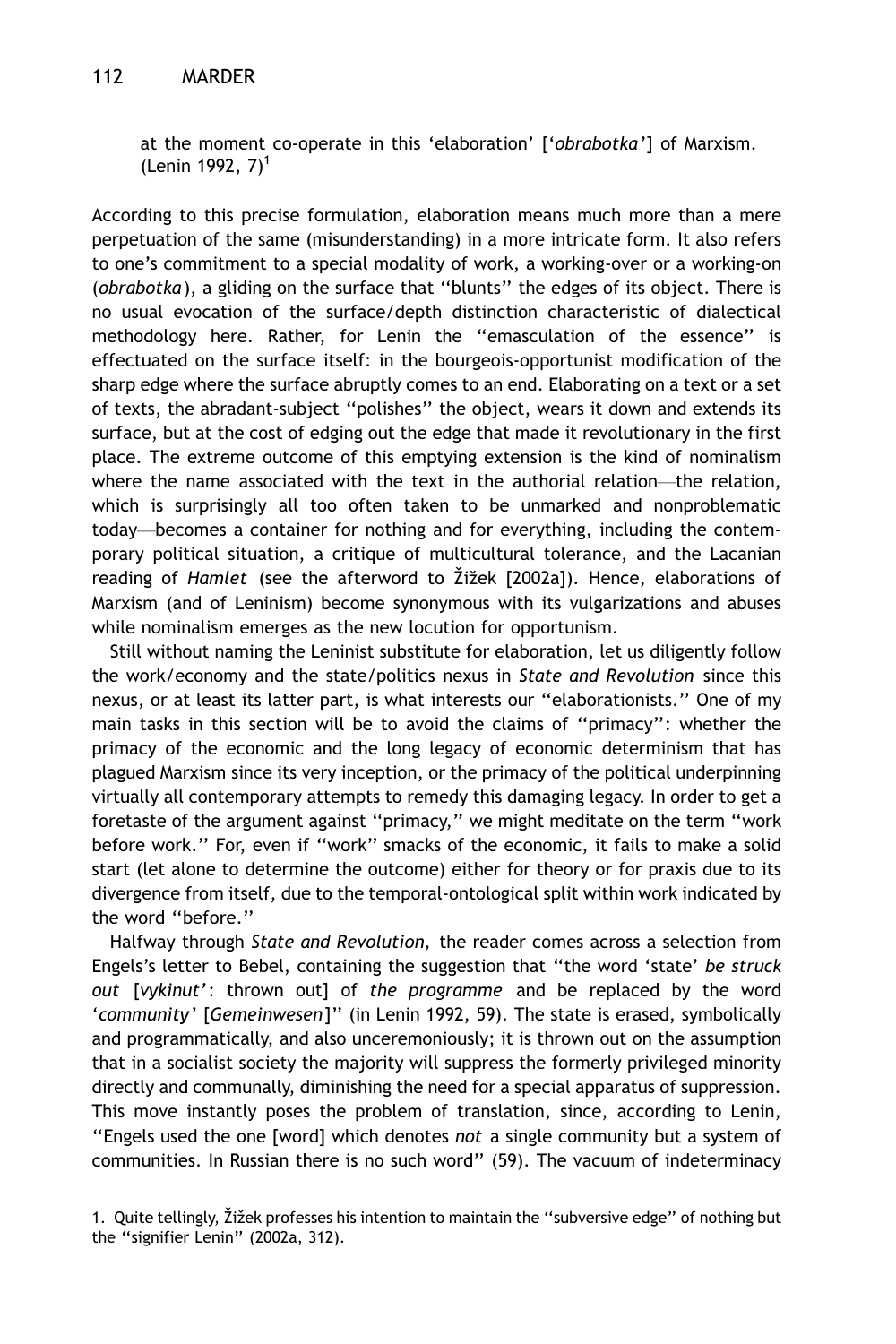that infiltrates in the place of what's been ostensibly thrown out fails to dissipate after Lenin's reluctant concession that Gemeinwesen be translated as 'community' in the singular. Like any other translation, the Russian encryption of Gemeinwesen can function only because it fails to carry over the unique circulation of meaning that governs writing in the original. The striking out of the state is coeval with the erasure of its ''alternative'' in translation.

But the reach of the problem is more extensive than Lenin imagines. The mistranslation of Gemeinwesen is magnified manifold, not when the word is rendered in the singular, but when Wesen 'essence' silently passes into a system—when the "essence of commonality," or the "essence in common," or "essencing of the common" is perversely interpreted in terms of gathering into a system.<sup>2</sup> It is tempting to conclude that in this passage we come across the very edge, the very limit of Lenin's thought covered over with the (Orientalist) reproach addressed to Russian language.<sup>3</sup> Otherwise, the argument that Russian socialism was destined to "fail" because of the problems plaguing translation in general and because of the relative poverty of Russian in particular will be redolent of nothing short of hypocrisy.

Needless to say, this limit of Lenin's thought that prevented him from making the linguistic, but also the political translation of the lost-and-found letter enabled, in concrete terms, decades of state bureaucracy in the actually existing socialist regimes. Just as the essence silently passes into a system, so does the system yield the monstrosity of the state apparatuses. And yet, in principle, does not Lenin's revolutionary work and his demand for the smashing of state machinery resonate with and reiterate the unceremonious theoretico-symbolic erasure performed by Engels and complicated by the various intricacies of translation? The key task of the revolution has been worked out, notwithstanding its failure to materialize, or else, to subdue the radical volatility of the trace unable to maintain itself. But this is not all. Where revolutionary work reasserts theoretical work, socialist economic work reaffirms revolutionary work on a mass scale (25). "Work before work"—the Leninist variation on hors d'oeuvre-is thus two-fold: the striking out of the state before the smashing of the state, and the smashing of the state before the ''establishment'' of a truly socialist economy.

From the vantage of Hegelian dialectics, the real work begins, stricto sensu, when everything has been already done. In the end, however, we are unable to rediscover what's been "already done" in the "new beginning." The open-ended Aufhebung (if it is still capable of preserving any features of Aufhebung) of work before work is complicated by what I am calling ''the volatility of the trace'' marked by a double delay. The first erasure of the state erases itself when the letter to Bebel misses its mark and is not published for thirty-six years after the time of its composition (60). The same erasure is reinforced by the impossibility of translation, both registered and glossed over by Lenin. Second, the introduction of socialism is postponed by the

<sup>2.</sup> I am grateful to Simon Critchley for mentioning the possible translations of this word.

<sup>3.</sup> There are various ways in which Gemeinwesen may be rendered in Russian: obschestvyennaia suschnost 'communal essence', obschaia suschnost 'common essence', suschnost' obschestva 'essence of the community', and so forth. These options were readily available in Lenin's epoch as well.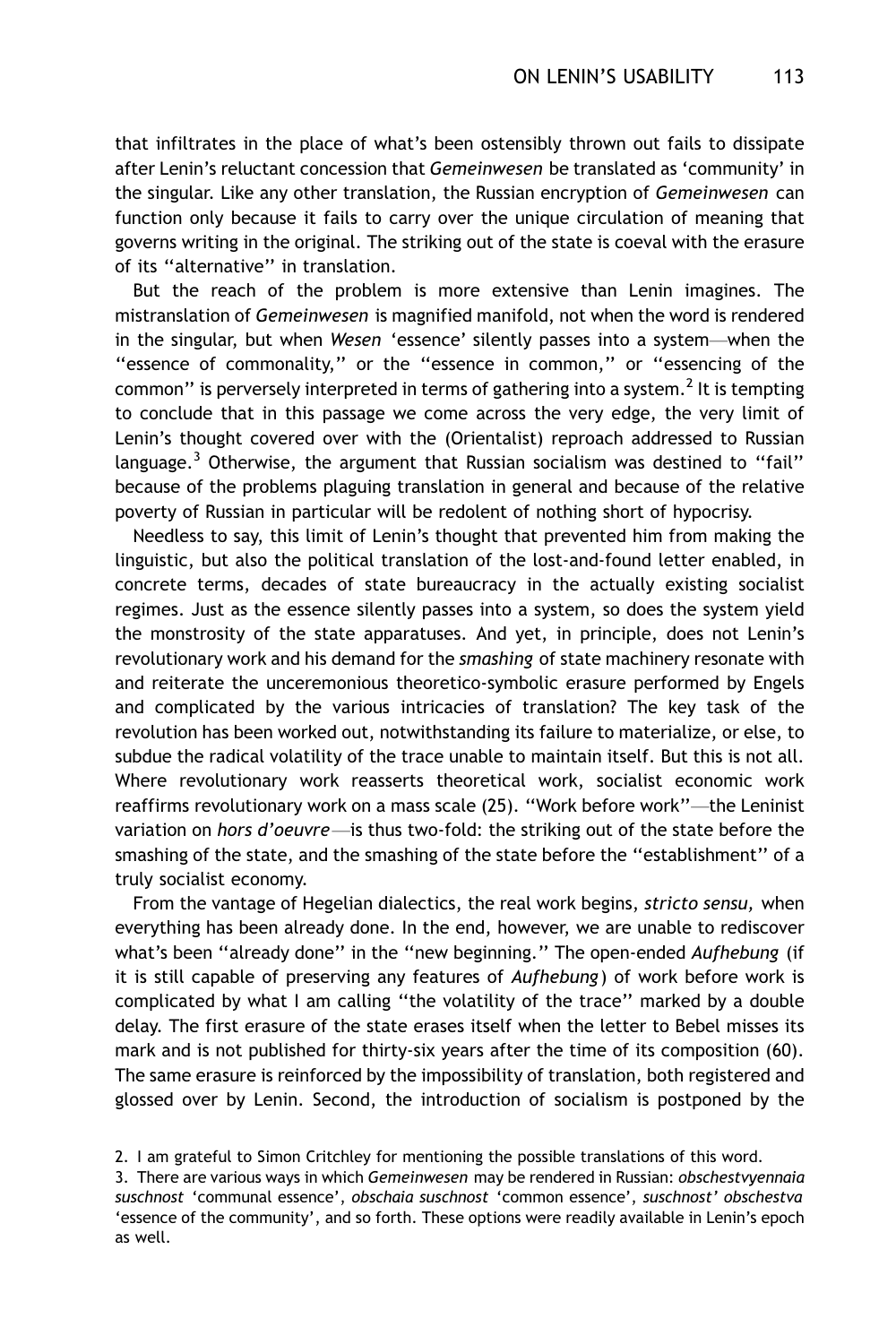urgent but diversionary concern with gaining political control over economy: ''It is not our immediate task to 'introduce' socialism, but only to bring social production and distribution of products at once under direct control of the Soviets of Workers' Deputies'' (Lenin 1964a, 24). And, indeed, one might rejoin that the phase of ''introducing'' socialism has never arrived.

The double delay indicates that there is no proper succession of stages along which work would or should unfold. Amidst broken continuity, it will start anew every time. That is also to say: elaboration is symptomatic of the fact that its practitioners have succumbed to the mirage of continuity they sustain and perpetuate insofar as they blunt the broken edges that confront them and treat ruptures qua mediations, unfortunate historical accidents, and theoretical oversights. Work before work which still remains subversive may prevent its subjects from moving ''beyond'' provisional, interim conjunctures, or synthetic series of beginnings. It is not a premeditated preparation, but a bare precession uncertain as to what will succeed it and as to whether it will be succeeded. Devoid of teleological underpinnings, it is neither purely destructive nor productive of something other than more work. Unfamiliar with the work of mourning and with the work of melancholia that bemoans the impossibility of mourning, it stands for the ''being-not-yet-of-work'' enveloped in the night of not-knowing and in the premonition of its potential futility within those schemas that calculate probabilities and intended outcomes. As Lenin put it apropos of the second delay: ''But how rapidly this development will proceed, how soon it will reach the point of rupture with the division of labor ... of the transformation of labor into the 'prime necessity of life'—this we do not and cannot know" (1992, 86; Lenin's emphasis).

A further step in this argument is contingent on the articulation of speculative identity encompassing rupture and mediation. Rupture mediates and mediation ruptures. The proponents of ''elaboration'' focus exclusively on the first part of the articulation, reducing ruptures to mediations. They forget that mediations themselves rupture what they purportedly conjoin, that—to return to the problem of translation—all attempts to move between languages transpire, at best, in the space of broken continuities. Only if it is taken as a whole, does this speculative identity form the edifice of work/economy and state/politics in State and Revolution.

So far, I have pointed out the three moments (the striking out of the state, the smashing of the state, and the "establishment" of the new economy) and the two delays (the delay in the publication of the letter reinforced by the deferral of its meaning in translation and the delay in ''introducing'' socialism) that comprise this edifice. If the three moments are considered in the Althusserian vein as ''relatively autonomous practices'' of the theoretical, the political, and the economic, then they are indeed autonomous by virtue of the radical disconnects and interruptions that stand between them, but only *relatively* so to the extent that each relies on the notion of work that may be accomplished only outside of it, with the possible exception of ''socialist economy.'' Given the tripartite structure, political-revolutionary work is positioned in the very middle of the edifice simultaneously as ''beforework'' in its relation to the economic and as ''after-work'' in its relation to the theoretical, or phenomenologically speaking as both analogical and provisional. The middling position opens onto the thinking of the political in light of im-mediation,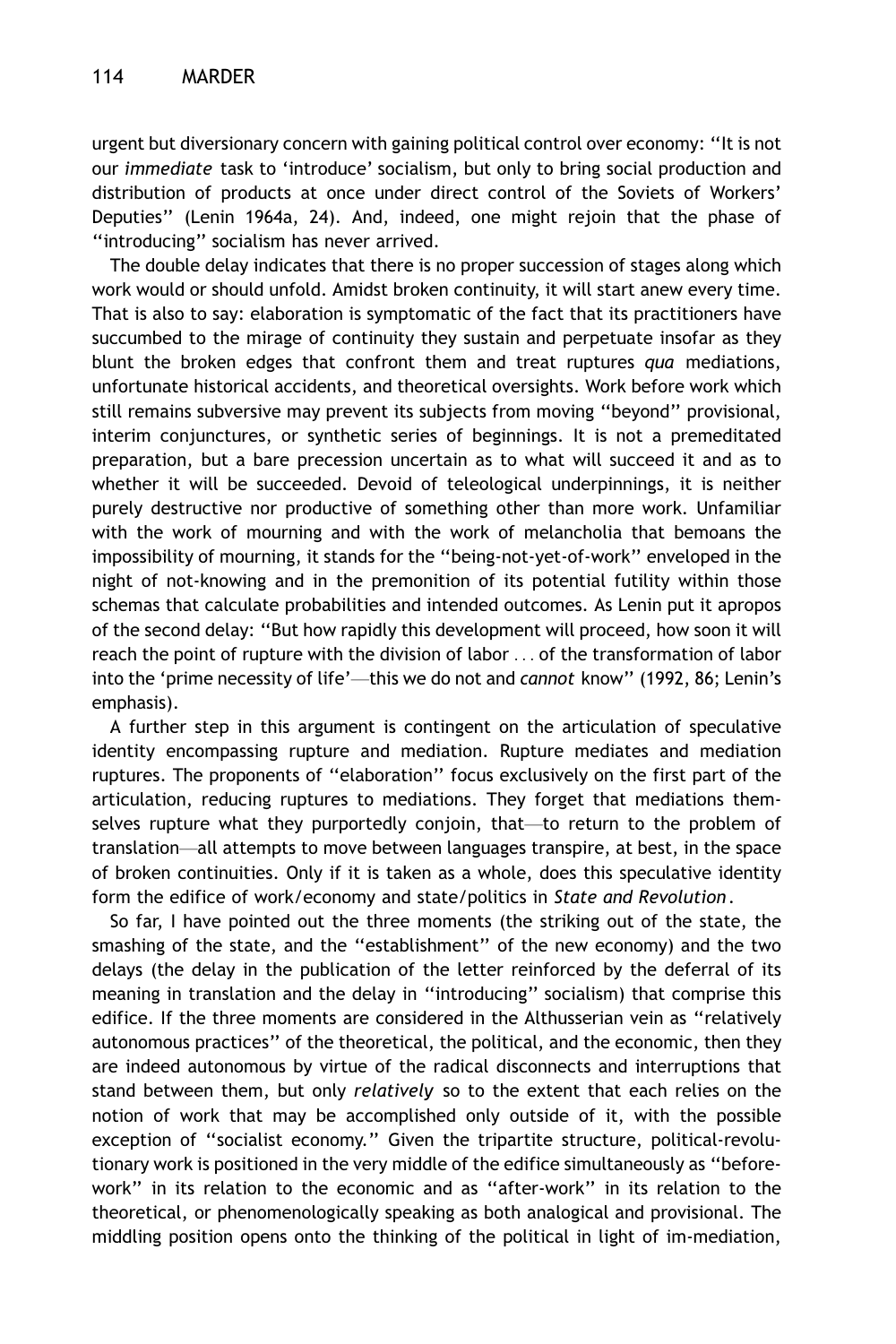into which the theoretical and the economic collapse and from which they are repelled by various mechanisms of delay.

#### Present?

A number of commentators from Althusser to Badiou and Žižek have interpreted revolutionary temporality as the pure, ''absolute present'' and as ''the eternal current situation'' in which Lenin found himself (see Althusser 1996, 180; Badiou 1999; Žižek 2002b, 117). In the most straightforward of readings, Lenin's presentism becomes a corollary of his ''metaphysical reading of Marx,'' which in Michael Ryan's view plays a central role in the Bolshevik valuation of elitism, strict discipline, and hierarchy (1992, 160, 175). But are things really that unequivocal? Žižek compounds, to some extent, the scenario of the absolute present when he defines the interrevolutionary period in Russia along the lines of Pauline temporality, as the time that is ''already, but not yet'': ''Revolution is already behind us, the old regime is out, freedom is here—but the hard work still lies ahead" (2003, 9). And yet, he does not admit a possibility that such a temporality is operative not only between two phases of a revolution, but also in and as the ''internal'' timeframe of each revolutionary phase.

Extracting that which is ''already, but not yet'' from revolutionary temporality, I will argue that the absolute present of the now is inflected by a nagging nonpresence, that the identity of the drawn-out moment is precarious, and that the experience of this temporality is not instantaneously present even to itself. The ''revolutionary forms ... would be urgency, immanence but, irreducible paradox, a waiting without horizon of expectation'' (Derrida 1994, 168); in other words, the urgency of the ''already'' would enter into a loose, paradoxical assemblage with the ''not yet'' of ''a waiting without horizon'' within the revolution itself.

''Already, but not yet'' appeals to a highly condensed version of revolutionary work before work-of the (excluded) middle term in the structure marked by a double delay. It is here that the tragic possibility of missing the right moment is announced, even as we find ourselves in that moment's midst. It is here that the incompletion of revolutionary temporality abruptly turns into its opposite in the form of ''already, and always not yet,'' or ''already, and already not yet.'' Leninist ''presentism'' is deployed especially, and in the first instance, against the overwhelming odds of missing the moment, for example, when one decides to wait for a ''formal majority'' or for a presentation of the strictly ''objective'' facts. That is, the secret intensity characterizing revolutionary consciousness lies in the vigilance it keeps in the face of profound absence, crushing impossibility, and bitter disappointment. This vigilance is the untiring source of presentism, which retraces the same trace but does not prevent the return of difference in each iteration.

Revolutionary consciousness is located on the razor-thin limit, border, or edge of revolutionary temporality. In the time that is "already, but not yet"-the time of the trace—the revolutionary situation is already before us, but it is not yet indexed as such. Or, better yet, it has been indexed, but its volatile trace has been erased. Vigilant consciousness motivated by its desire to hold onto the trace interjects into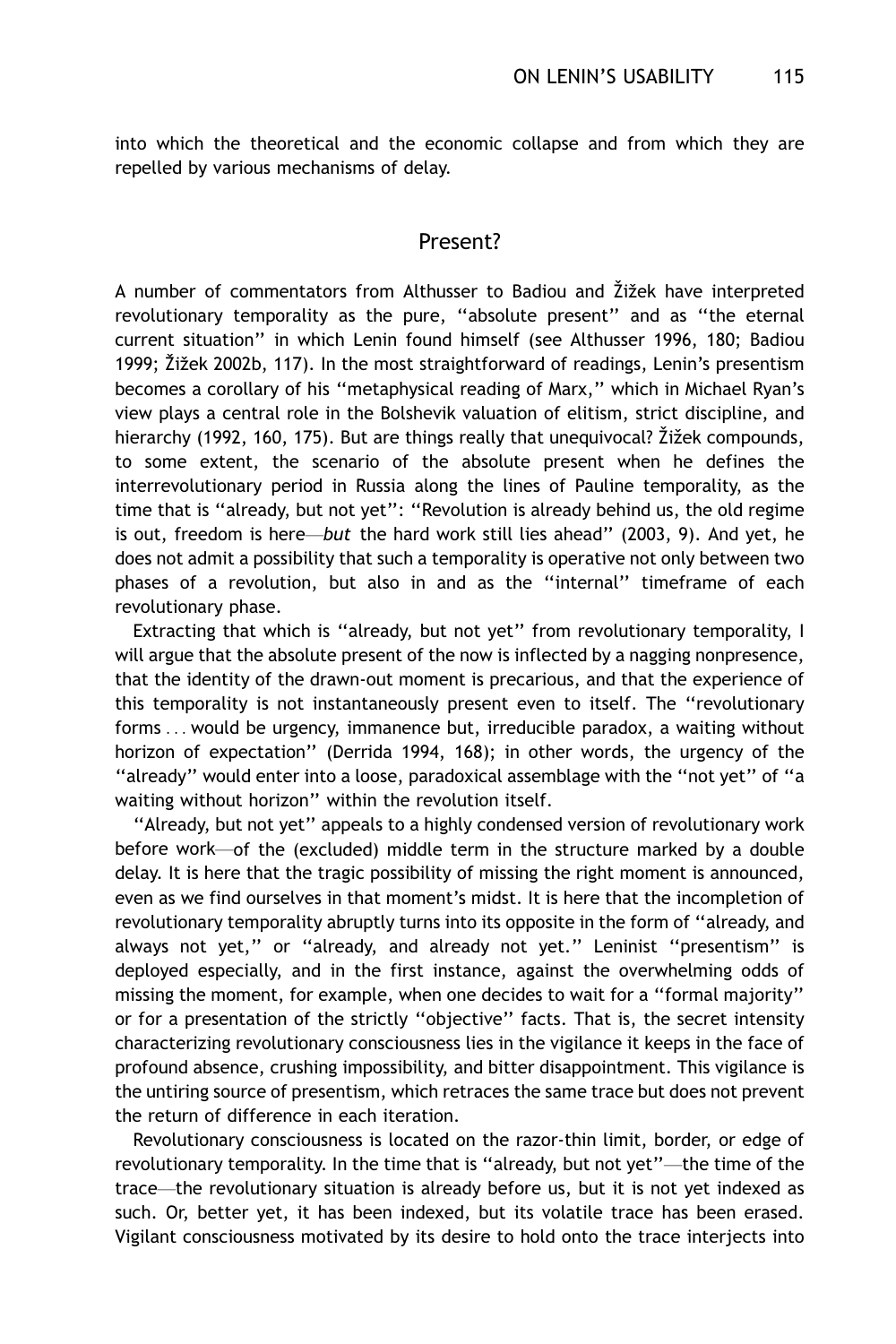the ''not yet'' and strategically negates its negativity. ''In the insurrection,'' Lenin remarks, ''delay is fatal'' (1964b, 208), hinting that the task of the comrades to whom the letter is addressed is to delay the delay, to bring the trace into presence, to inaugurate the political space without time, in which the revolution would establish itself, at last. Of course, the political risk taken here is enormous and winning is equivalent to losing. To register the trace is to confine the revolution to pure present, while not to register it is to miss the singular, irreversible, and unrepeatable "given" (dannyi) moment: the instant of the historical gift.

The practical way in which Lenin delays the delay hinges upon a self-authorized enunciation that creates its own conditions of possibility. For instance, alongside the invalidation of the slogan ''All power must be transferred to the Soviets,'' symbolic of the outdated hope for a ''peaceful progress of the revolution,'' Lenin states in July of 1917: ''Peaceful development would then have been impossible'' (1964c, 184). On this critical occasion for work before work Lenin lays claim to sovereignty before the actual seizure of power. (I note in passing that according to Schmitt [1996], 35], the sovereign has the right to decide on the state of exception and on whether the time for proclaiming the state of war has arrived.) Sovereignty without power is still ontic, already at hand but not yet grasped—hence, the slightly reluctant grammatical form ''would have been.'' In order to fully substantiate his claim and to say that the peaceful development is impossible, Lenin must delay the delay by means of the actual seizure of power, elevating revolutionary dynamics to the level of the ontological.

Portending this seizure, however, revolutionary work before work is a speech act of '''aussprechen was ist ', stat[ing] the facts'' (Lenin 1964d, 82; German in the original). More precisely, in the course of stating—speaking out—the facts, "what is" emerges for the first time, but only as the *après-coup* of the event that becomes visible through its own repetition. By announcing that ''the revolution has reached a turning-point'' (78), does not Lenin implicitly furnish the theoretical practice of the revolutionary subject who, besides turning to a given point, turns it around? Of the subject locating itself in the fold or on the edge where the turning-to and the turning-around are fused? And, at the same time, of the incessantly reorganized and equally motile object of knowledge—the evidence for the crisis that has ''matured''\*/deepening the knowledge of the real object, the ''mature'' crisis itself (Althusser and Balibar 1979, 156)?

But in the process of furnishing this theoretical practice, Lenin gives (himself) a sign of the event and inaugurates the event of the sign. It is as though he anachronistically takes exception to the early Derrida of Speech and Phenomena, who writes: ''A sign is never an event, if by the event we mean an irreplaceable and irreversible empirical particular. A sign which would take place but ''once'' would be not a sign; a purely idiomatic sign would not be a sign'' (Derrida 1973, 50). Whether an exception from this axiom is conceivable, whether a singular sign signifies something discernable, whether revolutionary work before work is an event of a sign—these are the questions that arise in the wake of this ''axiom.'' At the very least, these questions will have to be answered in the affirmative when considering the forgotten letter and the event of the theoretical erasure of the state, as well as the first revolution and the subsequent interrevolutionary period. What these events of the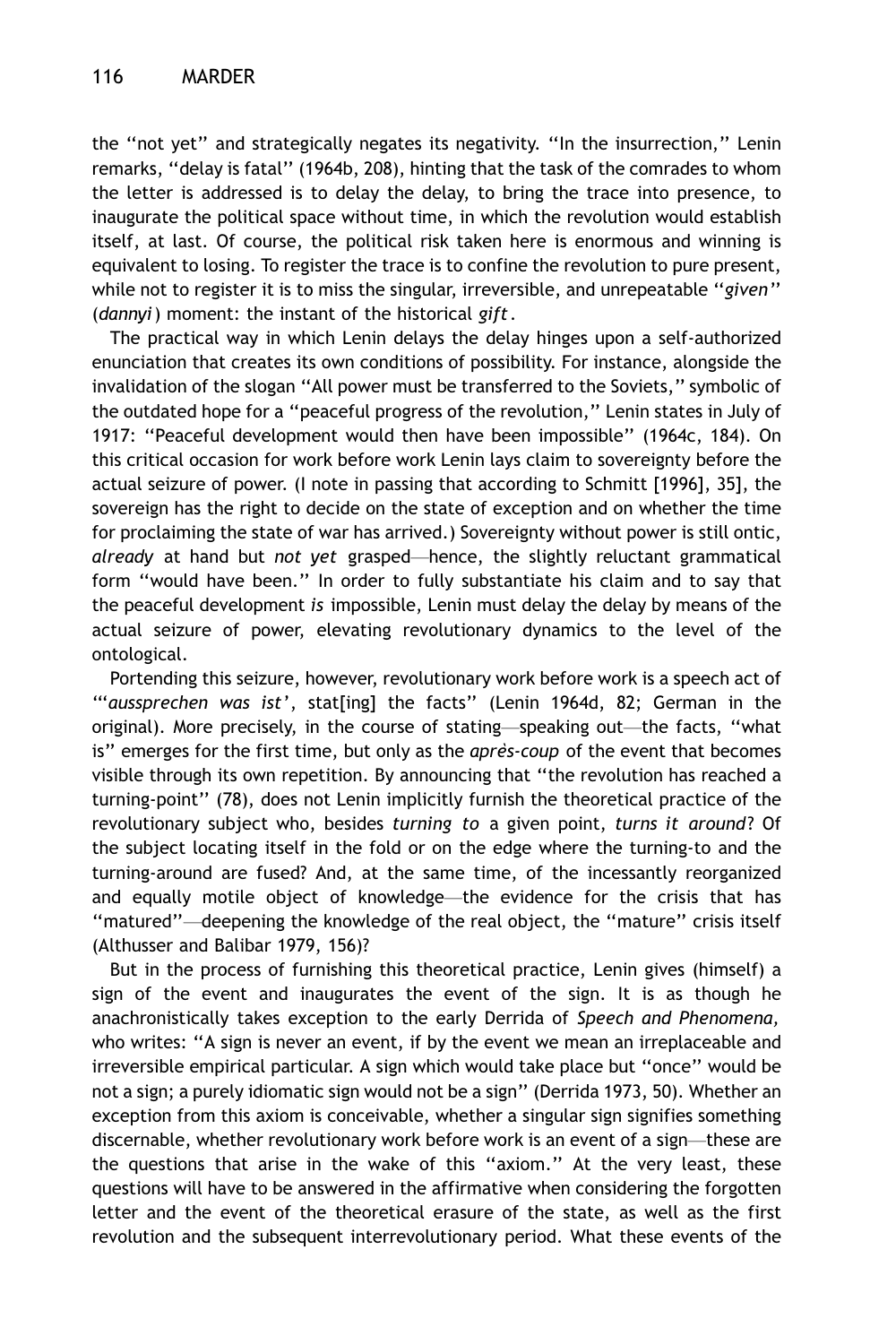sign have in common is that for thirty-six years and for eight months they persist as ''irreplaceable empirical particulars'' before the rediscovery of the letter and the ''repetition'' of the revolution retracing, idealizing, and ''de-eventalizing'' the sign. And, supplementing these exceptions, Lenin's intention to aussprechen was ist gives (itself) the sign of the event in a self-authorized enunciation that is not preceded by the event but ordains it. The event of the sign and the sign of the event are, thus, absolutely un-usable outside their irreplaceable empirical idiosyncrasy, even though they harbor far-reaching implications for the theory of the revolutionary subject and object as well as their interplay.

If, by now, work before work appears to approximate the problematic of differance, there must be good reasons for drawing such an analogy. Not unlike differance, work before work oscillates in the undecidable region between the investment of energy, the necessary ''economic detour,'' and an ''expenditure without reserve.'' That the un-usability ''proper'' to this work is not cancelled by any delays of the delay, re-presentations, and seizures of power is evident from its reinscription back into the movement of differance under the title of what annuls or tempers with its own effects (8). The effort to maintain the eternal revolutionary present, to exclude the possibility of erasure from the new revolutionary writing, requires more than ever working in and for the moment (Augenblick) with the full awareness that letting "the present moment pass, we shall ruin the revolution" (Lenin 1964d, 84). But the two moments of the moment—the "in" and the ''for''\*/already shatter and ruin its immediate self-presence and ostensibly simple temporality. While the eternal now of the revolution defers ad infinitum the withering away of the state that it seeks, the *gradual* withering away of the state puts an end to the ''eternity'' of the revolutionary now (Lenin 1992, 55).

The lapse of vigilance at the heart of the present moment, the space of divergence from itself of Augenblick, shuttles transimmanently between ''already'' and ''not yet,'' between ''here'' and ''to come.'' One of the epistemic signs indicating the seriousness of this enmeshment is the performative contradiction in Lenin's prognostications declaring that ''we shall win absolutely and unquestionably'' (1964e, 21), and on the other hand, maintaining that ''history has never given such a guarantee, and is quite unable to give it in any revolution'' (1964b, 196). Whereas the first statement performatively creates the conditions of possibility for its own truthfulness, the second reveals that these are conditions of a possible impossibility, regardless of the degree to which the subject turns to history and, in so doing, turns it around. The irresistible enticement of work before work crystallizes in the subject's unshakeable determination and belief in its accomplishment supplemented by a sober realization that it may never achieve its goal. The Bolsheviks' victory is not absolute and unquestionable in and of itself; all they can do is work as if it were absolute and unquestionable against the much greater chance of defeat.<sup>4</sup> Perhaps this is what

<sup>4.</sup> Zupančič maintains that the logic of "as if" (als  $ob$ ) organizes the Kantian theory of freedom. While the subject is not really free in any of her actions, she is responsible for all these actions as if she were free to act the way she does  $(2000, 27)$ . The theoretical fiction of the regulative principle is homologous with Lenin's performative contradiction.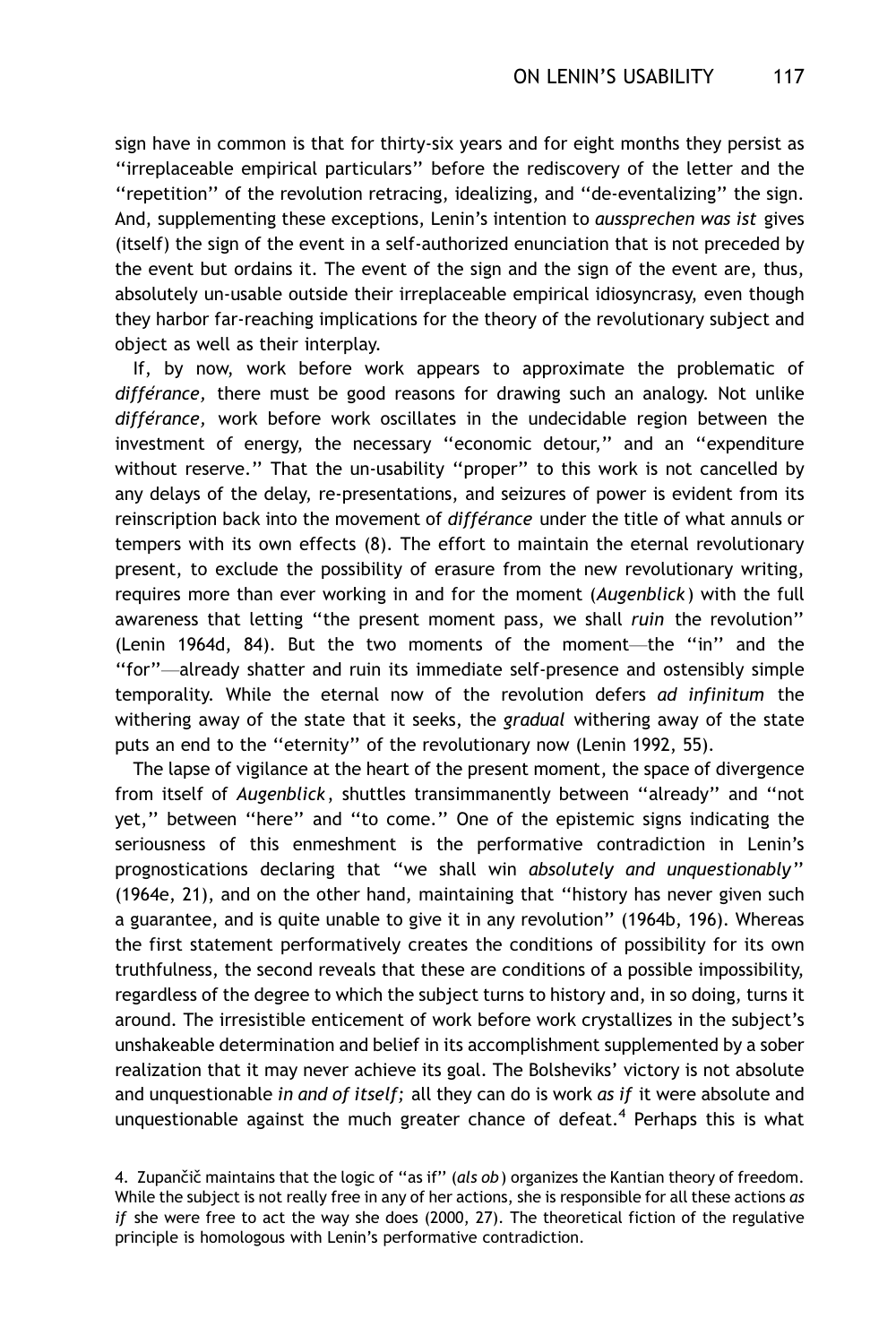Badiou means by the event inscribed as ''the supplement ... committed to chance'' (2003, 62).

Tactically, Lenin situates revolutionary work in the internal fissuring of power: ''We said that the fundamental issue of the revolution is the issue of power. We must add that the critical function of revolutions is to show us at every step how the question of power is obscured, and reveal the divergence between formal and real power'' (1964c, 187). At issue here is not the opposition between the powerful and the powerless, but the different intensities that animate the political force field and constitute every other force field as ''always already'' political. In the antagonism of formal and real power, the formal both differs from the real (and, therefore, represents an empty form of power in name alone) and defers the real (such that the latter seems to be utopian, illegitimate, dangerous for the conservation of the public order, and ultimately ''unreal''). Revolutionary work before work locates the gap between the two and, rather than mediate between them so as to facilitate their reconciliation, intensifies this gap by way of exposing the real illegitimacy of formal power. As long as the gap between the formal and the real is minimally given, unless the name truly reflects the essence, and until the essence finds its proper name—work before work will not cease. Struggling to satisfy these three conditions, the Leninist political project will have been launched under the aegis of ''control'' and ''accounting'' by all (Lenin 1992, 90), which amounts to saying that it will have abutted the zero degree of the political capable of driving the question of power out of its obscurity and, thereby, resolving and dissolving it altogether in the withering away of the state.

The yearning for full presence and visibility, emphasized by various commentators, needs to be contrasted with the kind of writing that was literally constitutive of the revolutionary present. In her memoirs, Lenin's wife Nadezhda K. Krupskaya (1959) relates that, throughout a period of hiding in Finland, Lenin had sent her letters written in "invisible ink" (nevidimyie chernila). Upon receipt, Krupskaya was to heat these letters over a lamp in order for the writing to become legible. Such writing is absolutely indistinguishable from its erasure; the point of the pen touching the barren surface of the sheet fails to leave a mark, but this failure is the ultimate mark of success. Without being confiscated by the secret police, the letter reaches its destination.

The unmarked, untraced writing of work before work (the writing of the underground) is at one with the writer and, as such, it is confined to the level of the first revolution "qua the imaginary explosion of freedom" (2002a, 7), in Žižek's words. In the same breath, Žižek hastily adds that "revolution must strike twice, and for essential reasons.'' It must essentially strike twice for the writing to become fully visible, for the trace to be propelled out of its self-enclosed obscurity, for work before work to give way to real ''hard work.'' This hastiness should give us an occasion to pause, for in it the limit of the elaborationist approach, attempting to render the invisible absolutely visible, is at its starkest. To the accompaniment of the second strike of the historical clock, we enter a treacherous territory Krupskaya got intimately familiar with when she burnt the edges of the letter over a heating lamp and irretrievably lost its message, when—in our terms—the revolution's coagulation in the eternal present robbed it of its vigor. Without mediations, immediately, one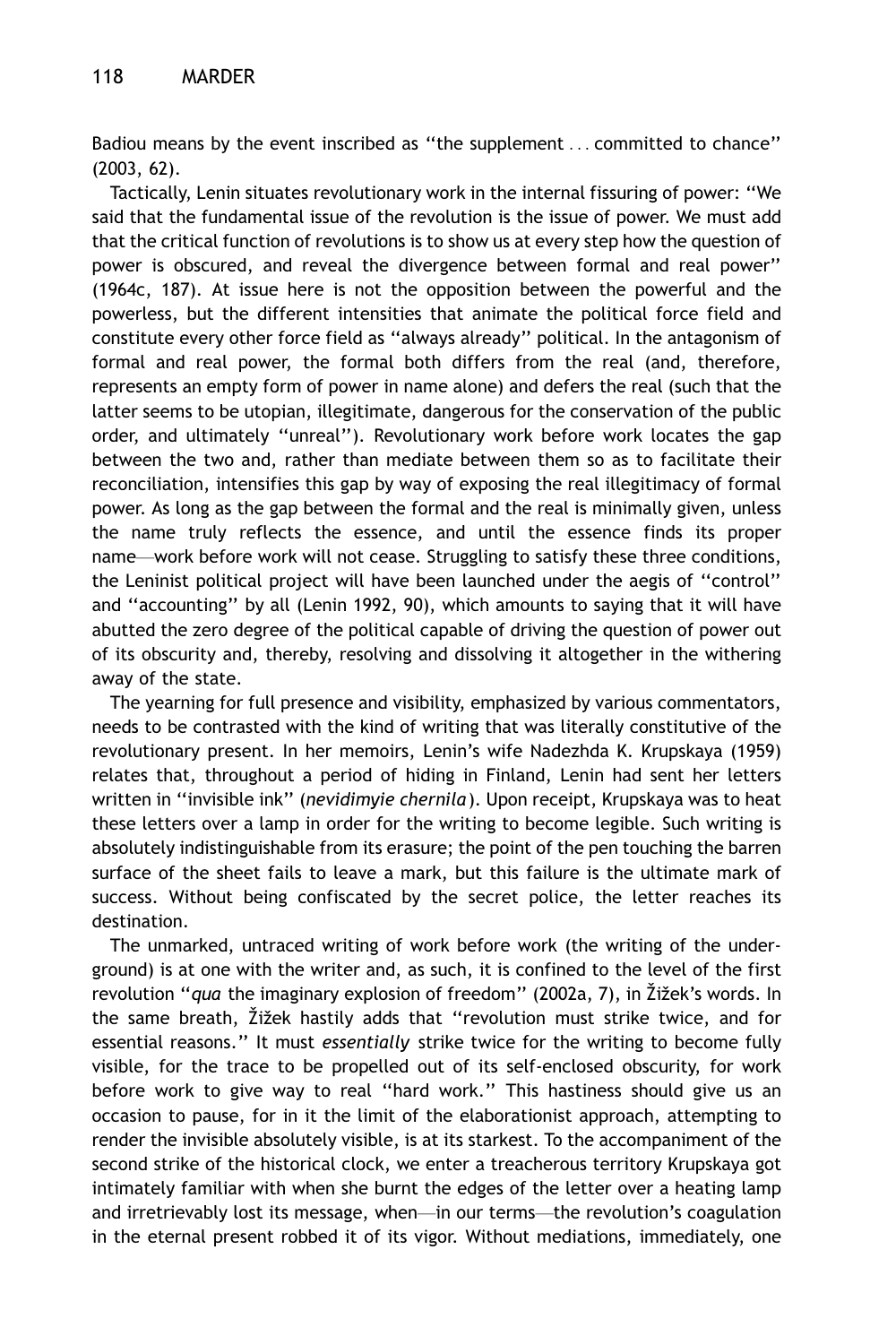can get carried away by this double edge: by the powerful explosion of imagination detached from the real, and by the overpowering urge to strike out the first strike, to return to the real, to realize what was imagined now, in the fullness of presence.

But what if the point of work before work was nothing more and nothing less than preparing to confront, measure, and ''transvalue'' work itself? What if revolutionary writing is best left half-visible, the letter already heated but not yet burned in the reader's zeal (I am by no means entering a veiled plea for moderation or restraint here), the gap not fully bridged? What if those who profess to learn from revolutionary experiences should, in the first place, familiarize themselves with the art of lingering in the difficulty of the passage before rushing to pass to the act in what may be called ''second-level opportunism''? These precautions are indispensable if the externalization of ''imaginary explosions'' is not to turn interiority and revolutionary politics into a series of woeful spectacles.

#### Attunement!

Lenin knew how to stay with/in the difficult passage. In more ways than one, he followed the rule Adorno hesitantly thematized later on, in Minima Moralia, as, ''One might almost say that truth ... depends on the tempo, the patience and perseverance of lingering with the particular'' (1978, 77). When Lenin consults the experience of the Paris Commune, he refuses to treat it as a mere concrete example of revolution in the abstract, to extract universalizable dynamics and models from a historical event, to apply it directly and immediately to the Russian revolution. Indeed, the refusal to recognize the abstract in the concrete goes a long way to oppose, anachronistically, Žižek's definition of Leninist freedom in terms of "the capacity to transcend the coordinates of a given situation'' (2001, 4). Instead of succumbing to such temptations, Lenin assembles the ''current situation'' and the experience of the past in a Benjaminian constellation that can afford the particular its particularity, without denying its broader ramifications and more general use-fullness for understanding the present. As he writes in ''On Slogans'': ''The substitution of the abstract for the concrete is one of the greatest and most dangerous sins in a revolution'' (Lenin 1964c, 189).

We are getting attuned, by now, to Lenin's attunement or, to put it more accurately, to one of its two slopes—attunement to. Attunement, which is to some extent Heidegger's word (reminiscent of Befindlichkeit), not be confused with ''regulation'' whose modus operandi is highly regimented and rule-bound, has everything to do with sense, and especially with the sense of hearing. Listening to the rhythms of historical singularities, Lenin's ear picks up their transpositions and modulations, their ''sharp turns'' (183) that demand an active adaptation to the current situation, a radical revision of old slogans and tactics, and a hypercritical sensitivity to the moment that has just passed, but still strikes everyone as being present in its effects. And—we must not lose sight of this—it also has to do with the sense of vision.

Contrary to the Zižekian-Badiouian Lenin who "tunes out" of the local and is coldly indifferent to its contingencies, Benjamin's Lenin is attuned at once to the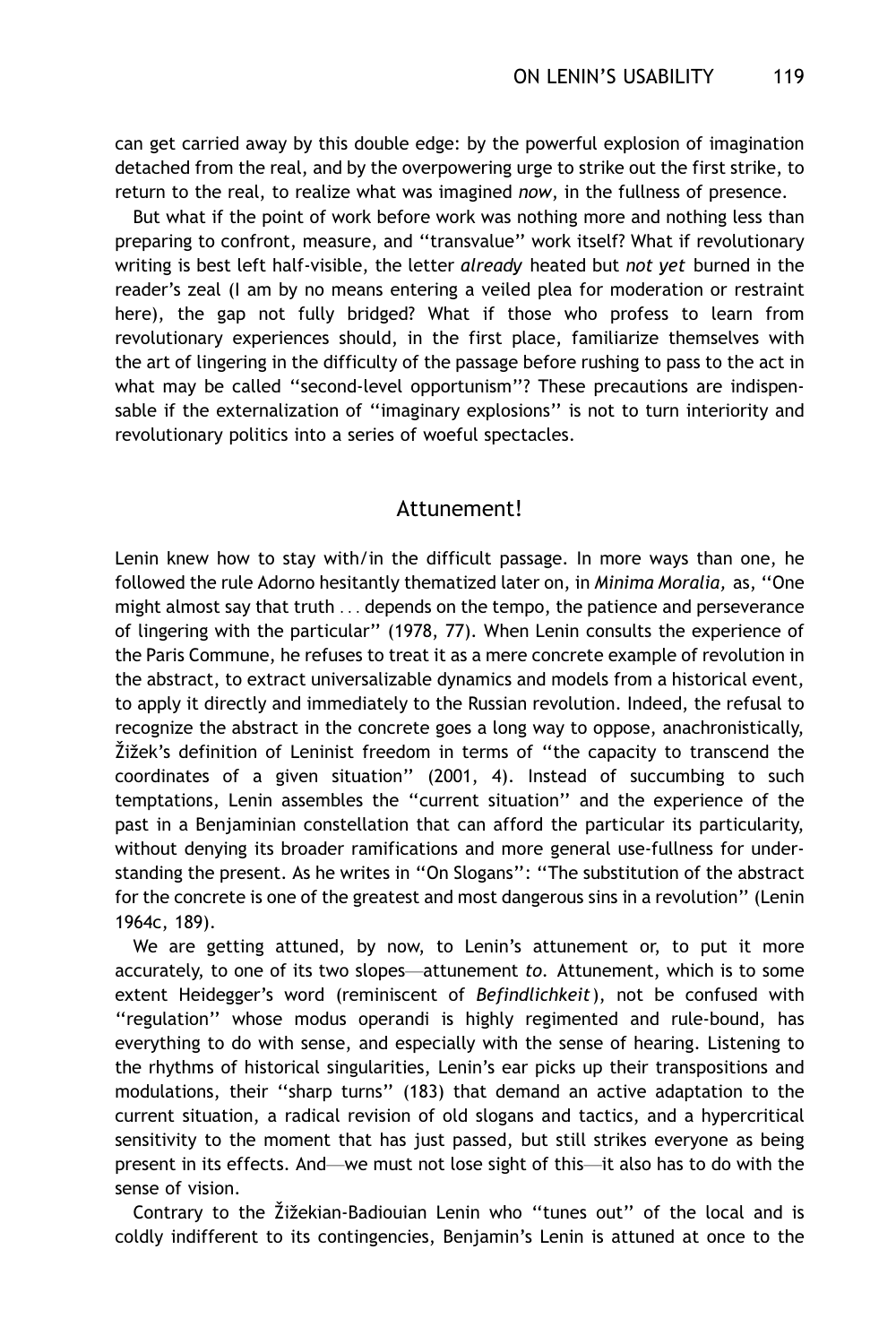local and the international, to the particular and the universal: ''Lenin at a table bent over a copy of Pravda. When he is thus immersed in an ephemeral newspaper, the dialectical tension of his nature appears: his gaze turned, certainly, to the far horizon, but the tireless care of his heart to the moment" (Benjamin 1978, 130). Not indifferent, but in difference—neither inside, nor outside the working class; neither entirely in the horizontality of visible space, nor fully in the momentarity of ''inner'' time\*/Lenin is capable of shuttling between theory and practice, between the cacophony of contradictory voices in the party, and between the dissonant signals sent from various parts of the country. It is this indeterminate position ''in the difference," and not a relegation to pure externality with which Zižek (2001) aims to capture the uniqueness of Lenin's politics, that harbors the radicality of revolutionary praxis.

Further, Lenin substantiates the tense combination of absolute certainty and lacking guarantees concerning the outcome of the revolutionary struggle with a differentiation between the ignorant promise of the arrival of communism and ''the anticipation [predvideniie 'prevision, foresight'] by the great socialists that it will arrive'' (Lenin 1992, 87). Attunement to the future cannot take the shape of a promise that turns its back on history. That would be, in Lenin's somewhat uncharitable terms, ''infantile.'' What it presupposes is the continuation of work before work within work itself, a turning back to history in the course of moving forth, or, in musicological vernacular, the necessity of acciaccatura (something, in the literal sense, ''crushed''): an ''extra,'' grace note played just before the main note and then quickly released. By soliciting sense and heightened sensitivities without promising anything, attunement to ... thus resonates with Derrida's conclusion that ''sense does not wait upon truth ... it only precedes truth as its anticipation'' (Derrida 1973, 98).

In fact, attunement to  $\ldots$  functions (only) as an invaluable appendage to attunement of. The hand is supplemented by the ear and the eye; it is in the attunement of  $/$ to before its split into two that we will locate the primordial unity of theory and praxis, before speaking of ''theory'' and ''praxis'' as such. Only such attunement can lay a claim to something like presence. Beyond this unity, which is never fully broken, the act of attuning a musical instrument, for instance, is still caught up in the routines of work before work (or work before play), so that, paradoxically enough, a certain variety of ''blind'' preparation for instrumental use turns out to be the least allergic to the exigencies of these routines.

What, then, does Lenin attune? With the greatest of passions, he opposes the perfection of state machinery undertaken by all previous revolutions that were hesitant to smash it (Lenin 1992, 26). In the first fold of work before work, the object of attunement is not a state, but the Bolshevik party, such that ''a firm party line, its unyielding resolve, is also a mood-creating factor, particularly at the sharpest revolutionary moments'' (1964b, 209). And equally crucial to the process is the infusion of those party members who carry out the minutest of political tasks with a conviction of the necessity and meaningfulness of their work (1987, 152). This is where Lenin differs from the much despised opportunists. He attunes attunement itself, creates the mood (nastroyeniie, also 'alignment' or 'attunement') of the party, adjusts it by keeping to a firm though unpopular party line, rather than chase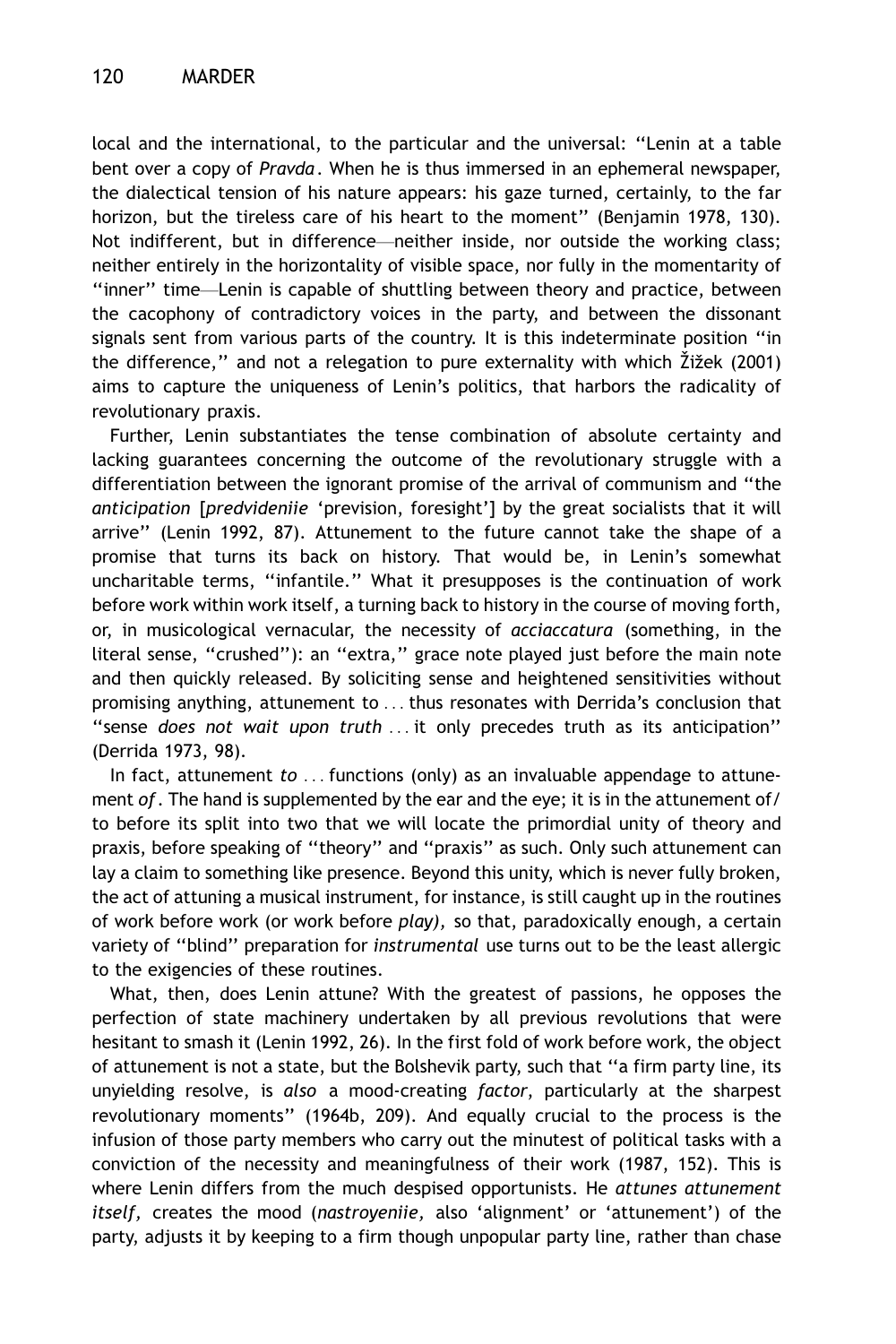after empirico-statistical trends in an unprincipled manner.<sup>5</sup> This remarkable point is worth highlighting again: the party's general mood/attunement to the political situation will be itself attuned by the party's own course of action. (Later on, the internal-external modulation of political mood will give way to a much finer cultivation of the inner democratic habit paving the way to the withering of the state.) While the intertwined tasks of creating a mood and infusing a conviction are the two crescendos of political party attunement, one cannot help but wonder what the meaning of attunement will be in a world where other, more complex modes of representation, such as noncentralized, heterogeneous global coalitions, come to the fore.

In the second fold of work before work, the reader of Robert Service's English translation of State and Revolution is faced with what is incorrectly called ''the work of 'establishing' a socialist economy'' (Lenin 1992, 25). I translate what Lenin states on the same page: ''The proletariat needs state power ... both for the suppression of exploiters' resistance and for exercising leadership [rukovodstvo] over the enormous mass of the population ... in the work that will "attune" [v dele 'nalazhivaniia'] a socialist economy.'' To be sure, a commonsensical reading would support Service's translation: Is it not absurd to claim that what is not yet in being (socialist economy) could be modified or attuned without having been established first? That some elements of work might fall outside the economic domain in order to adjust this very domain? In recognition of the absurdity of ''pre-ontological'' attunement, Lenin constrains its work within quotation marks, but this constraint is set in place belatedly, given the rhetorico-semantic twist that precedes it. In Russian, someone who "exercises leadership [rukovodstvo]" lends a guiding hand (ruka, vodit')—the very hand that will guide and attune an instrument in a state of disrepair. At the same time, this guidance unfolds on a scene of unmarked present, of the present without a trace and, therefore, without sense. It is as though the only commandment consistent with the task were inscribed with invisible ink in a letter that has not yet arrived.

Whether or not postrevolutionary implementation of attunement was heavyhanded, it behooves us to acknowledge that Lenin had to lead without a trace, in contrast to the bourgeois politicians and opportunists who are able to master nothing but the ''art'' of tracing without leading. This opposition or, better yet, this reversal, will not fail to remind us of Heidegger's distinction between the guiding and the grounding questions of metaphysics in Contributions to Philosophy, where the ''other beginning'' opens up in a leap from the guiding to the grounding and, moreover, to the grounding without a guide (Heidegger 1999, 120–2). The second moment of work before work prepares for the leap, but in the course of this preparation the hand gets divorced from the ear and from the eye, and attunement of ... is separated from attunement to. In the absolute rupture of the leap, who can expect a following of ''the enormous mass of the population,'' when the directives are already given, but the ''plan'' (New Economic Plan [NEP], for instance) is not yet formulated? As Derrida

<sup>5.</sup> The double meaning of *nastroyeniie* ('attunement' and 'mood') in Russian mirrors its German equivalent.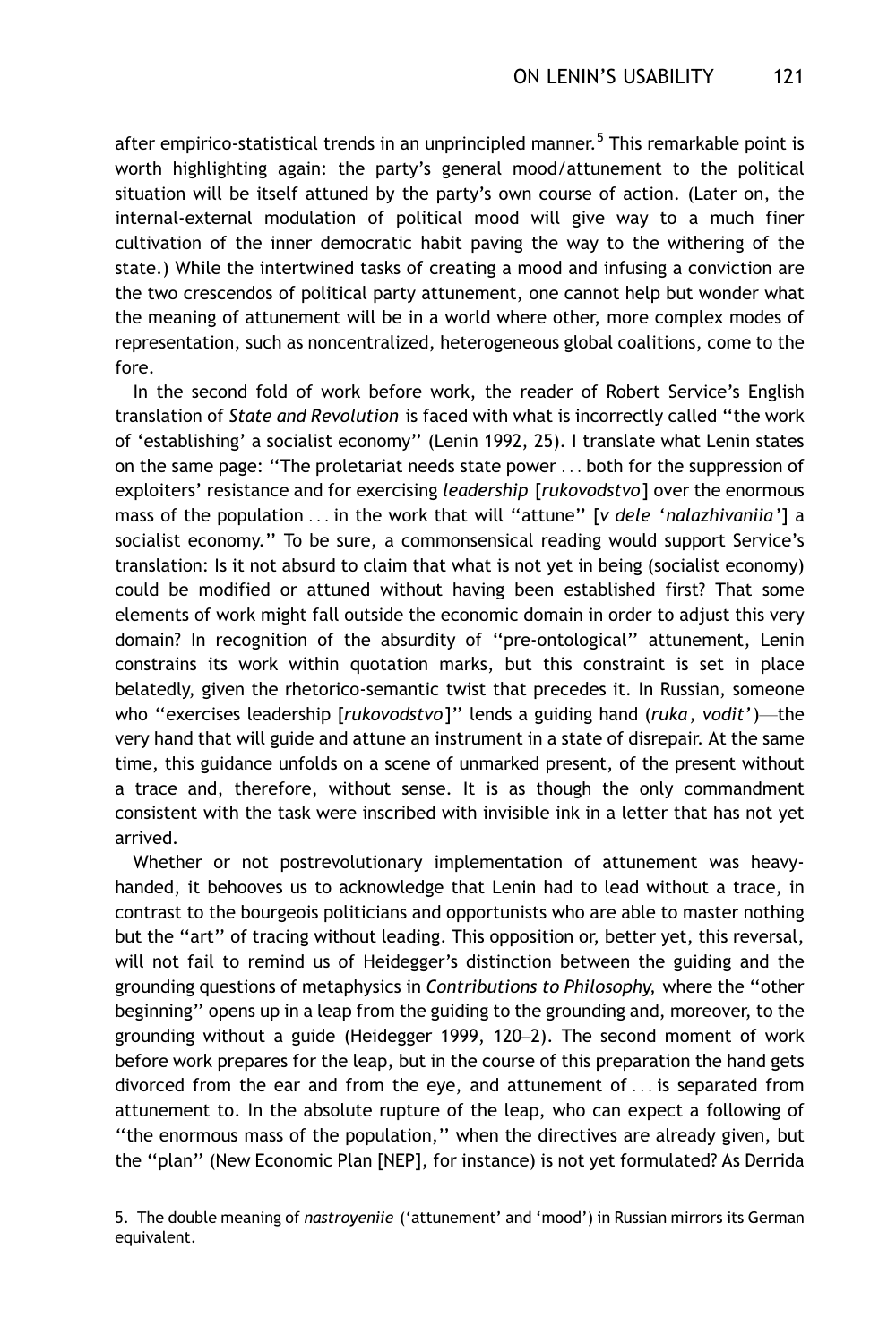writes apropos of Heidegger's ''Rectorship Address'': ''Undoubtedly it will be difficult to understand what can be meant by a  $F\ddot{\mu}$  (guidance) which mandates, demands, or commands without being followed, obeyed, or listened to in any way'' (Derrida 1989, 44).

Even prior to its split into two, Lenin's attunement exacts various exclusions intended to sensitize the ear and to strengthen the hand. But exactly what gets excluded? First of all, multiplicity and contradiction in all of their guises, be they political or ''factual'': ''In the face of such a fact as a peasant revolt all other political symptoms, even were they to contradict the fact that a nation-wide crisis is maturing, would have no significance whatsoever" (Žižek 2002a, 139). The first act of exclusion goes hand in hand with the construction of the revolutionary present, of ''the absolute 'this' of time, or the now ... of an absolutely negative simplicity, which absolutely excludes from itself all multiplicity'' (quoted in Derrida 1982, 13). The nerve of the Hegelian argument runs through the relentless reiteration of absoluteness, heralding, above all, the (impossible) absolution of the present, its release from that which is not present, presumably enabling the present moment, absolved and absolute, to attain simultaneity and synchronicity with itself. Instead of neutralizing ''difference,'' antagonism, and so on, this hyperbolic commitment to a certain political symptomatology only highlights and recreates the uncompromising, unbridgeable gap constitutive of the maturing crisis.

Among other candidates for exclusion, Lenin names individual ''excesses'' that will begin to wither away in a communist society (1992, 82), where attunement is gradually transformed into self-disciplining and self-attunement, habituation. The reader should recall that Lenin reserves the same expression-"withering away" (otmiraniie)—for the demise of the state and for the disappearance of individual ''excesses.'' This commonality is not merely coincidental, for it reveals that the state corresponds to the greatest excessiveness of brutal minority force imposed on the society as a whole. The attunement of habit coextensive with the diminution of individual excesses will not be successful unless the process of this force's desaturation is provisionally set in motion and the root cause of all excesses—the Excess—already eradicated. Minor excesses inherent in the state are, therefore, understood not as exceptions but as corroborations and residues of the excessive state, the state as excess, and the state of excess.

In this context, Lenin's peculiarly negative reaction to Beethoven's Appassionata (''one must not listen to such music too much, because it makes you soft'') finds its justification (Žižek 2002b, 111). It may well be the case that Lenin happened to listen to the piece in a bad mood, which prevented him from getting attuned to its atmosphere. Or, maybe the exact opposite is true: he was too finely attuned to it, as Žižek suggests, paying careful attention to the context. In any event, the musical episode comes into sharper focus when it is interrogated alongside the third (and final) period of Russian Social Democracy described in What Is To Be Done? as the period when ''the voices'' of its representatives ''began to break, began to strike a false note'' (Lenin 1987, 174). Two related hermeneutical possibilities arise from this juxtaposition. First, false political notes and euphonic musical ones are equally harmful: the former, because they detract the revolutionary movement from a unified, ''unbroken'' purpose, and the latter, because, in critical theory terms, they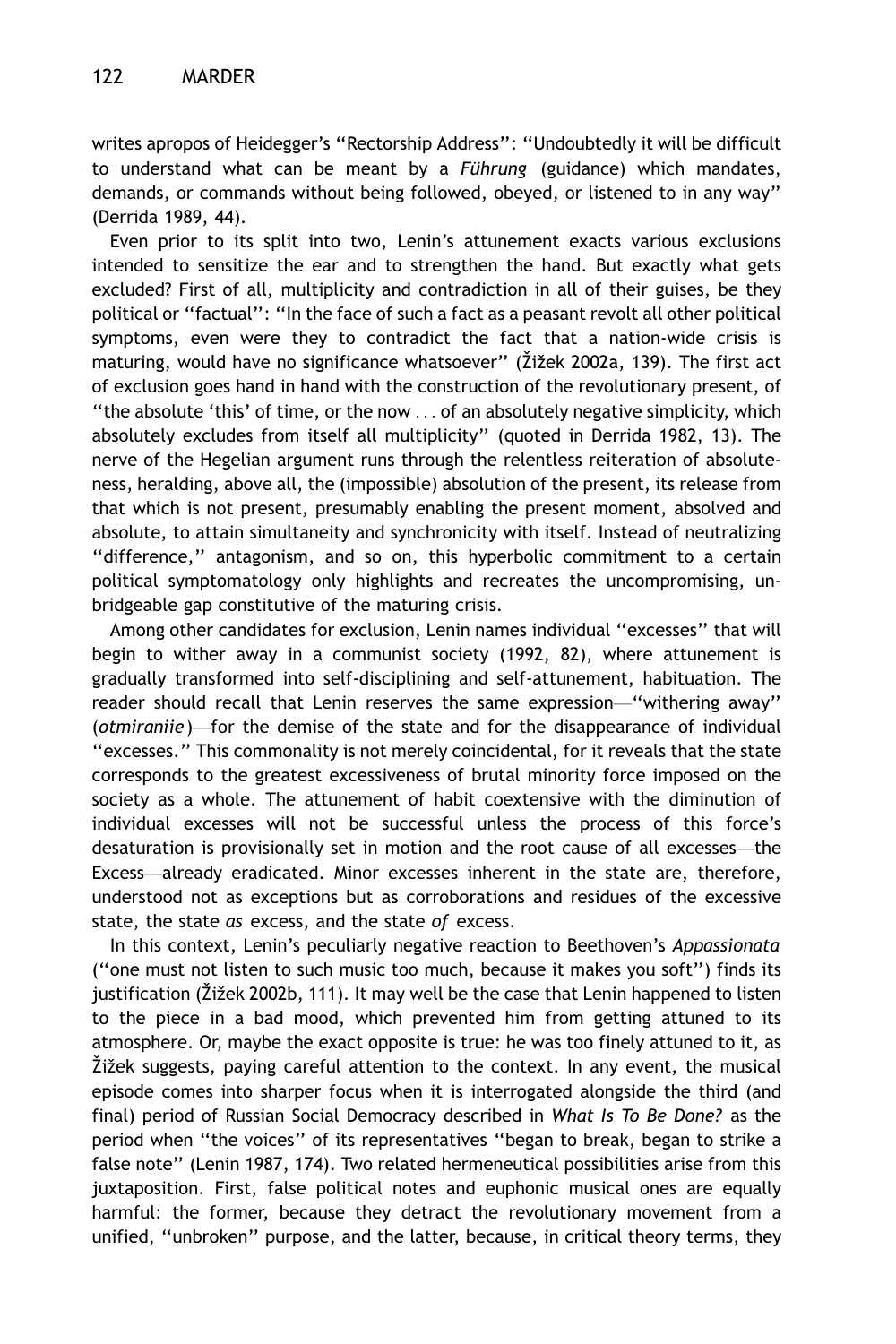prematurely reconcile antagonistic reality in fantasy and confine the revolution to a purely imaginary ''explosion of freedom.'' Second, if these two kinds of notes complement each other, establish an eccentric harmonious accord with one another, and are on the same wavelength, then one of the preconditions for attunement to what is not false in politics will be a break with (nondissonant) musicality. Therefore, the famous reaction to Appassionata is simultaneously a product of extreme attunement and lack of attunement: with his ear highly sensitized to the political, Lenin could not tolerate its obverse in the form of musical harmony.

## Quotations?

Work before work, the passage through revolutionary present, and the operations of attunement prepare for and anticipate without promise the lifting of quotation marks. A dense paragraph in State and Revolution proclaims:

We ourselves, the workers, will organize large-scale production on the basis of what has already been created by capitalism ... Such a start, on the basis of large-scale production, will of itself lead to the gradual ''withering away'' of all bureaucracy, to the gradual creation of an order, an order without quotation marks ... an order in which ever simpler functions of control and accounting will be performed by each person in turn, will then become a habit and will finally die out. (Lenin 1992, 45)

Everything makes its appearance here: the revolutionary temporality of what's been already created by capitalism but is not yet organized by the workers, the rejection of representation and its corollary desire for direct presentation (''We ourselves , the workers''), the programmatic erasure of bureaucracy, self-attunement qua habituation, and so on. Or, rather, everything is allowed to appear by dint of a disappearance of sorts—the disappearance of quotations that (as Derrida will say in an echo of Kafka) stood ''guard at the frontier or before the door'' (Derrida 1989, 31), masking the revolutionary edge behind the curtains of bourgeois legality, propriety, and duty. Yet, behind Lenin's curtain the observer finds anything but a theatrical stage. There is no place for catharsis in the souls of those who practice self-administered control and accounting. In addition to making something appear in the bright light of selfadministration, the lifting of quotation marks reveals a sharp edge demarcating the end of the preceding surface/stage and the impossibility of elaborating, or working on it any longer. And a firm party *line* does not extend this defunct surface, but crosses out its guards and demarcates a different edge for the new drama.

Whatever its content, the formal task of the revolution is defined by the act of lifting quotation marks. Unmarked and apparently available for use, order and work make their nondramatic, gradual appearance in the name of a new political and economic ''organization,'' but also in the names of simplification and even ''death'' accompanying the becoming-literal, the becoming-univocal, of meaning. No more decipherings of hieroglyphic commodity structures? No more legal hermeneutics? No more accounting acrobatics? Is Lenin, therefore, a proponent of total transparency?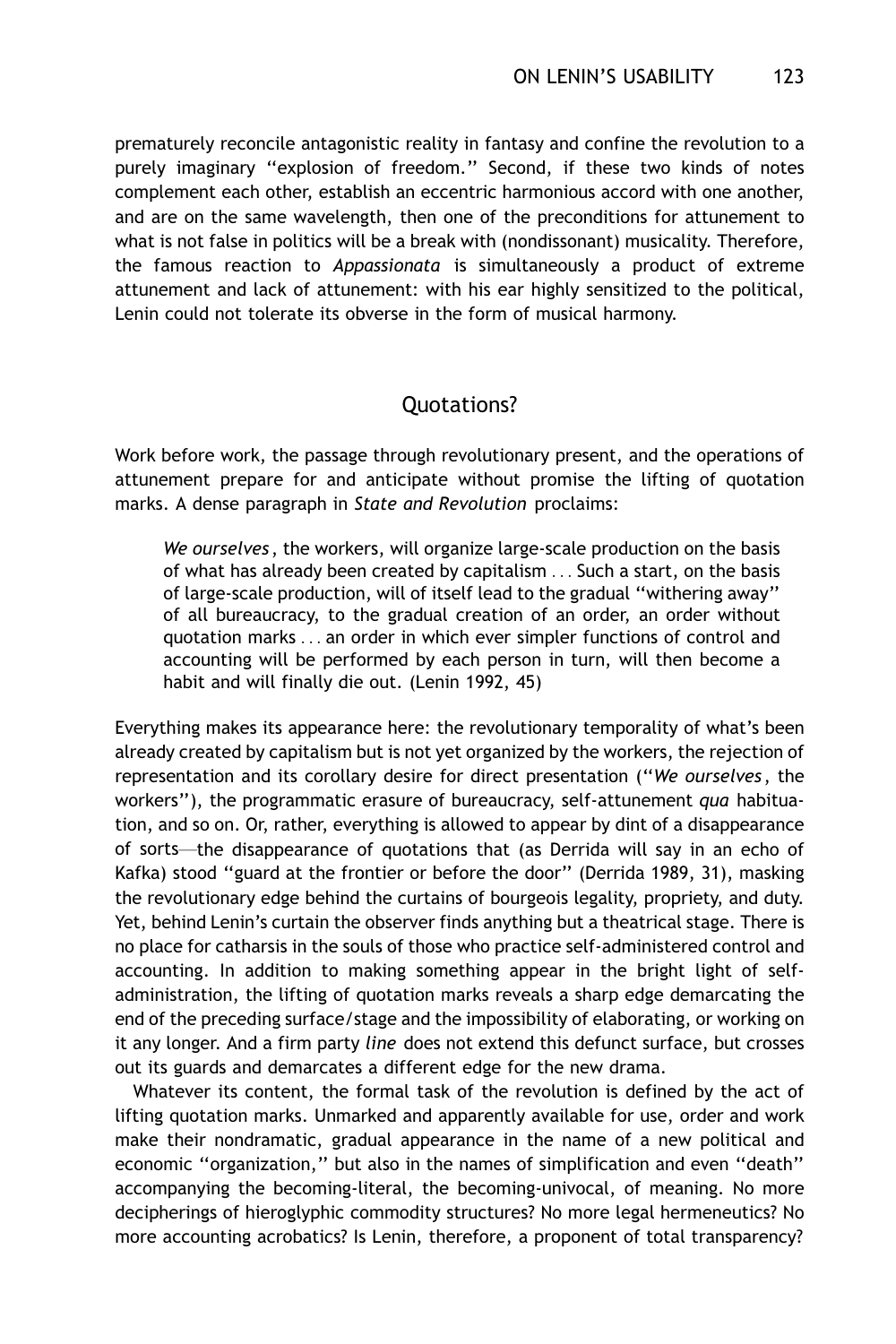It is hardly doubtful that Lenin's 1917 writings display strong tendencies toward the obliteration of equivocacy and the literalization of meaning that would ensure the undisturbed reign of revolutionary presence. We could, nevertheless, read these texts against the grain, putting renewed emphasis on their dialectical commitments. To the extent that Hegel's dialectical method underwrites Lenin's political thought, the ''new'' transparency both cancels and preserves the ''old'' obliqueness, which means (in more concrete terms) that socialism must be organized ''on the basis of what has already been created by capitalism.'' As for use, it does not merely coincide with the recovered literalness of meaning. On the one hand, the figurative, ideological notion of ''order'' is abused by the bourgeoisie to wage class struggle and to oppress the workers. On the other hand, no sooner is the literalness of this notion restored than order (without quotation marks) becomes utterly use-less and ''dies out'' with the entrenchment of habit. Any use worthy of its name refers to the fleeting episode of lifting the quotation marks—that is to say, to the vanishing mediation between the abusive and the usual, the internalized, the habituated.

The genealogy of "order" before the removal—or should we say: the change?—of the guards/quotation marks is outlined in a piecemeal, schematic fashion in statements such as, ''the state is an organ of class rule ... it is the creation of 'order', legalizing and perpetuating this oppression by moderating the clashes among the classes'' (Lenin 1992, 9). What this pithy remark entails is the view of the state as an apparatus of ''moderation,'' however excessive, and a way of adjudicating the edgy ''peace'' across class divides. The lifting of quotation marks does not immediately put the state under erasure, but lays bare the truth of the state, unleashes its powers of pacification, and at the same time turns it against itself. Above and beyond a qualitatively different mode of waging class struggle, the proletarian state points to the demise of statehood as such, the ''withering away'' (otmiraniie) of the state experienced as its death and pacification. (The grammatical root of *otmiraniie* is supplied by -mir-, that is, 'peace'.) Ultimately, a pacified state is a dead state. Hardt and Negri are only partially justified in their assumption that one of the objectives of State and Revolution is ''the destruction of sovereignty through the power of the common'' (2004, 354), since, in Lenin's thinking, this destruction cannot take place outside a state controlled by the proletarian majority. And here it is possible to detect an unexpected resonance with the political thought of Emmanuel Levinas and the title of his famous Talmudic lesson, ''Beyond the State in the State.''

Lenin tracks a parallel trajectory of ''work'' back to the couloirs of chancelleries, where "the 'work' on the business of 'state' is being worked" (1992, 43; my translation). The otherwise awkward passive voice, in effect, accentuates the impersonality of bureaucratic ''work'' removed from the private and from the public spheres alike, and executed in secret. Ironically perhaps, the critique of this political practice comes from its displaced simulacrum—from the equally clandestine revolutionary work. More secretive than the secret police, the revolutionary underground holds an ominous mirror before the ''work'' that transpires in the dim couloirs of official power. At any rate, the act of lifting quotation marks from ''work'' requires the exposure and diffusion of the political-bureaucratic power, as well as an extra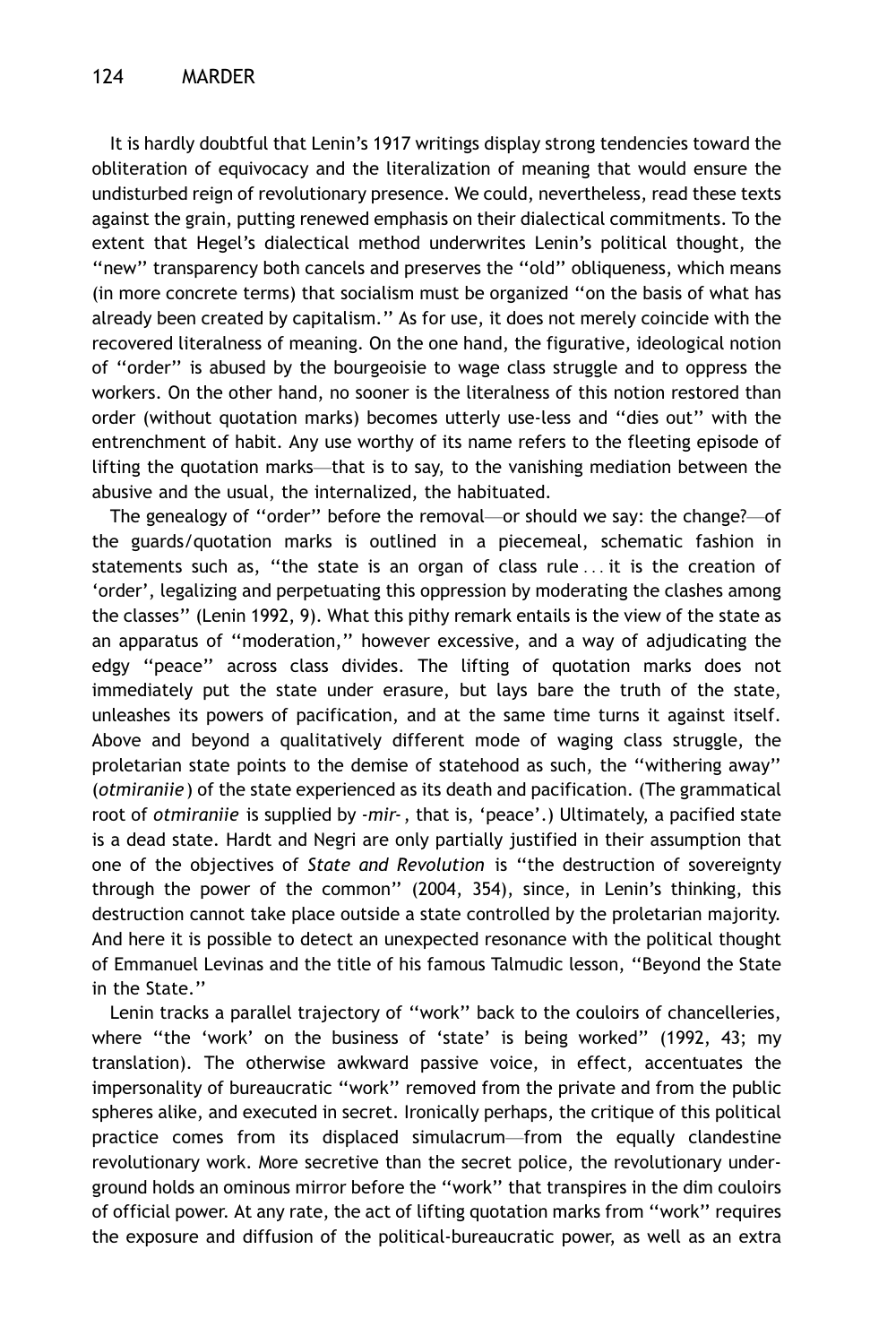share of work before work consisting of "learn[ing] to work for society without any norms of right" (85). But from whom does one learn to work?

Bracketing the conventional Leninist didactic response (i.e., that one learns mimetically from a small group of exemplary vanguard revolutionaries), I turn to What Is To Be Done?-an earlier text, where "it doesn't matter who, a student or a worker, is able to work out of himself [vyrabotat' iz sebia] a professional revolutionary'' (Lenin 1987, 146; my translation). We are now in a position to identify that which takes the place of elaboration ( $obrabotka$ )  $-$ namely, the process of working out (vyrabotka). The dual advantage of vyrabotka is that, on one hand, it projects the subject's subversive kernel onto the unpolished edge of the object and, on the other, it refuses to dispense with the ''out-work'' that subtends the attunement of a socialist economy.

That this word of Lenin's entails the old dialectical notion of the true subjective core occluded by the shell of the bourgeois legal person is banally self-evident. A more interesting approach, however, would be to situate the projected maieutic movement of interiority in the narrative of Das Kapital, in "what on the side of the worker appeared in the form of unrest [Unruhe]'' (Marx 1976, 287). Here, the kernel does not preexist the discarding of the shell, but is created in the act of this discarding, right on the edge of its surface. Here, the strategies of ''working out'' the revolution and ''striking out'' the state merge as two moments of the same labor of the negative. The one who works a revolutionary out of herself is guided by her subjective unrest and learns to learn and to work only through her distance from herself, ''without any norms of right'' and without imitating any personifications of the new right. This line of argumentation finally inaugurates a new way of reading the famous Leninist slogan, "Learning [uchit'sia: literally 'teaching oneself'], learning, and, once more, learning ... communism!'' catachrestically inscribed with the omission of the last word (communism) on the walls of every secondary school in the Soviet Union.

#### Worked Present, Attuned Quotations

The lifting of quotations marks does not merely produce two distinct phenomena of work and order; it creates the amalgam of ordered work and working order. Before hurling predictable allegations concerning the obviously authoritarian ''uses'' and overtones of this nascent structure, why not meditate on how Lenin manages to destabilize it internally, albeit not expressly? In keeping with Derrida's careful explication of Heidegger's complex relation to ''spirit,'' while a word is ''held at a distance by the procedure of quotation marks'' (Derrida 1989, 29), any experiment that involves the vanishing of quotations unavoidably encroaches on this distance. When ordered work and working order become a matter of (self-taught) habit, they indeed follow this rule, striving toward a zero degree of difference between ''is'' and ''ought,'' between the interiority of habit and the exteriority of performance, and so on. Between the two, there is only the self-erasure of the present that diverges from itself and thereby creates a space for revolutionary subjectivity.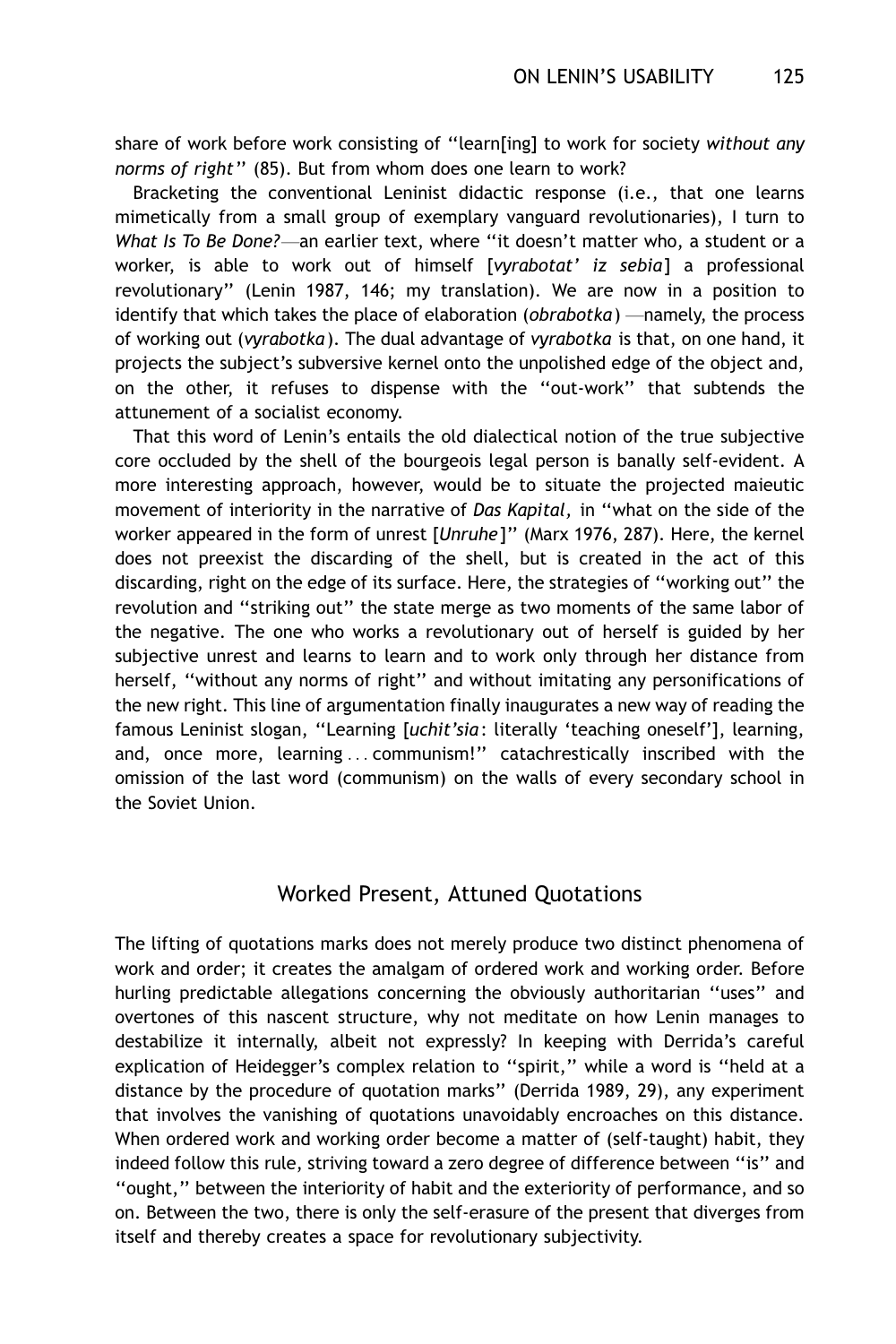And what exactly are postrevolutionary subjects habituated or attuned to, if not the ''ever simpler (but never completely superfluous) functions of control and accounting''? As such, these functions cultivate the attunement of the eye to the still uncontrolled and unaccounted for, relying on a sharper sense of vision, and therefore on spacing, distancing, and differentiation. The nuance of internalization is that the very thing one gets habituated to disturbs habits in the process of their formation: ordered work and working order depend on lingering, irreducible disorder for providing them with their conditions of possibility or, at least, with some measure of coherence. The struggle against disorder will only strengthen it; the lifting of quotation marks will only push those few ''liberated'' words to the edge of the metaphorical. Including the ''usefulness'' of any given theory, political orientation, or exemplary practice.

### Acknowledgments

I thank Simon Critchley, Stephen Healy, David Ruccio, and the anonymous reviewer for their insightful feedback on the various drafts of this article.

#### References

- Adorno, T. W. 1978. Minima moralia: Reflections from damaged life. Trans. E. F. Jephcott. New York: Verso.
- Althusser, L. 1996. For Marx. Trans. B. Brewster. New York: Verso.
- Althusser, L., and E. Balibar. 1979. Reading Capital. Trans. B. Brewster. London: Verso.

Badiou, A. 1999. One divides into two. Lecture delivered at the Collège International de Philosophie, Paris, 7 April.

- -- 2003. Infinite thought. Trans. O. Feltham and J. Clemens. New York: Continuum.
- Benjamin, W. 1978. Moscow. In Reflections: Essays, aphorisms, autobiographical writings . Trans. E. F. Jephcott. New York: Schocken.
- Derrida, J. 1973. Speech and phenomena, and other essays on Husserl's theory of signs . Trans. D. B. Allison. Evanston, Ill.: Northwestern University Press.
- $-$  1982. *Margins of philosophy*. Trans. A. Bass. Chicago: University of Chicago Press.
- ---. 1989. Of spirit: Heidegger and the question. Trans. G. Bennington and R. Bowlby. Chicago: University of Chicago Press.
	- 1994. Specters of Marx. Trans. P. Kamuf. New York: Routledge.
- Hardt, M., and A. Negri. 2004. Multitude: War and democracy in the age of Empire. New York: Penguin.
- Heidegger, M. 1999. Contributions to philosophy: From Enowning. Trans. P. Emad and K. Maly. Bloomington: Indiana University Press.
- Krupskaya, N. K. 1959. Underground Again. In Reminiscences of Lenin. Trans. B. Isaacs. Moscow: Foreign Languages Press.
- Lenin, V. I. 1964a. The tasks of the proletariat in the present revolution. In Collected works , vol. 24, trans. B. Isaacs. Moscow: Progress.